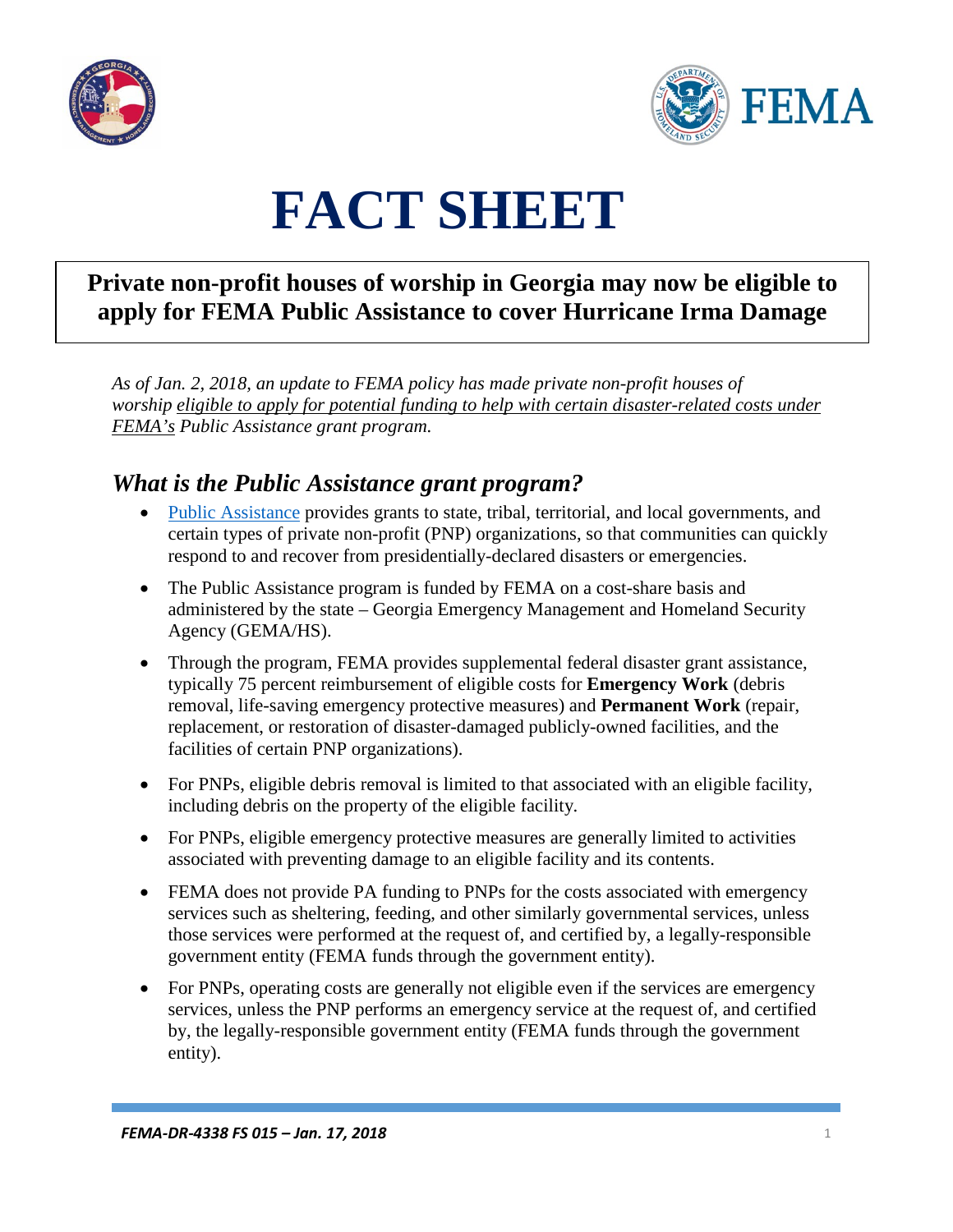



## **Private non-profit houses of worship in Georgia may now be eligible to apply for FEMA Public Assistance to cover Hurricane Irma Damage**

#### *Eligibility requirements for houses of worship*

- To be an eligible applicant, a house of worship must:
	- o Be owned or operated by a PNP organization, and
	- o Have damage caused by Hurricane Irma in Georgia Sept. 7 to 20, 2017, and
	- o Provide a non-critical but essential service open to the general public, without regard to their religious or secular nature, and
	- o Have either not received funding or received insufficient funding after applying for a Small Business Administration (SBA) disaster loan, and
	- o Provide a current ruling letter from the IRS granting tax exemption under Section 501 (c) (d) or (e) of the IRS Code of 1954, or
	- o Provide documentation from the state substantiating it is a non-revenue producing, nonprofit entity organized or doing business under State Law 59.

#### *SBA disaster loans are a critical part of your application process*

- For all PNPs that provide non-critical services, including houses of worship, FEMA may provide Public Assistance funding for eligible Permanent Work costs only if an SBA disaster loan does not cover them.
	- o Like all non-critical PNP facilities under the Stafford Act, the house of worship **must** apply to the SBA for a low-interest disaster loan for permanent repair work.
	- o FEMA will provide financial assistance ONLY if the PNP house of worship is denied an SBA loan – or if the loan authorized is insufficient to cover repair costs.
- PNPs with eligible facilities may apply directly to FEMA for debris removal and emergency protective measures.